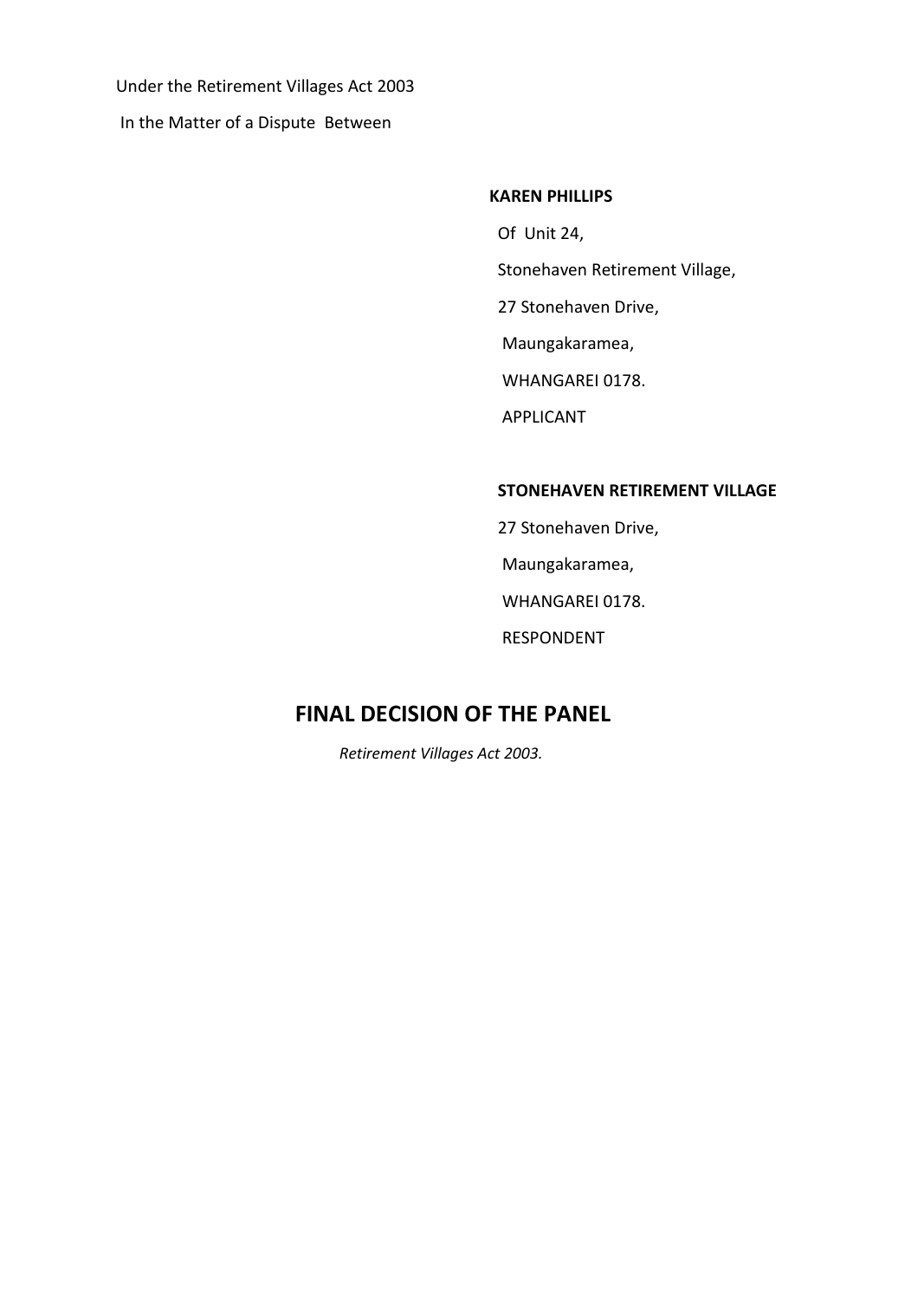## **INTRODUCTION**

- 1. This is a dispute between the Applicant Karen Phillips (Ms Phillips) and Stonehaven Retirement Village (Stonehaven). The dispute is under The Retirement Villages Act 2003 (the RVA)
- 2. Ms Phillips is a resident of Stonehaven. Ms Phillips and Stonehaven signed an Occupation Rights Agreement(ORA) dated 26 February 2013.
- 3. Ms Phillips filed a Notice of Dispute dated 10.2.21. The Notice of Dispute complies with the required form.
- 4. In the Dispute Notice Ms Phillips raised the following issues;
	- a) Does the Applicant's ORA enable the Operator to increase her site payment?
	- b) Has the Operator increased, or is it intending to increase the Applicant's site payment?
	- c) Does the Applicant's ORA enable the Operator to decrease the Applicant's dwelling payment on exit, by increasing any future occupier's site payment?
	- d) Who is paying, and who should pay mediation and dispute panel costs?
- 5. These issues were accepted by Stonehaven as the issues for hearing.
- 6. Ms Phillips also raised further issues;
	- e) Can the Applicant claim that the Applicant's sister Ms McCloughan be reimbursed \$5000 in respect to her exit/site and exit/dwelling payments ?
	- f) Can the Applicant claim that previous and current residents be reimbursed in respect to their exit/site and exit/dwelling payments?
	- g) Can the Applicant claim that restrictions be placed on exit/site and exit/dwelling payments be applied to all future contracts?
- 7. The issues e), f) and g) above have the subject of an Interim Decision dated 22 April 2021. They are therefore not to be considered in this decision.

### **BACKGROUND**

- 8. By way of background, when Ms Phillips applied to occupy a unit at Stonehaven both parties signed an ORA dated 26 February 2013. Ms Phillips had legal advice before signing the ORA.
- 9. Ms Phillips' ORA for Unit 24 required payment of a dwelling cost of \$105,000 and a site fee of \$20,000. The mechanics of this are set out in clause 3.4 of Ms Phillips' ORA.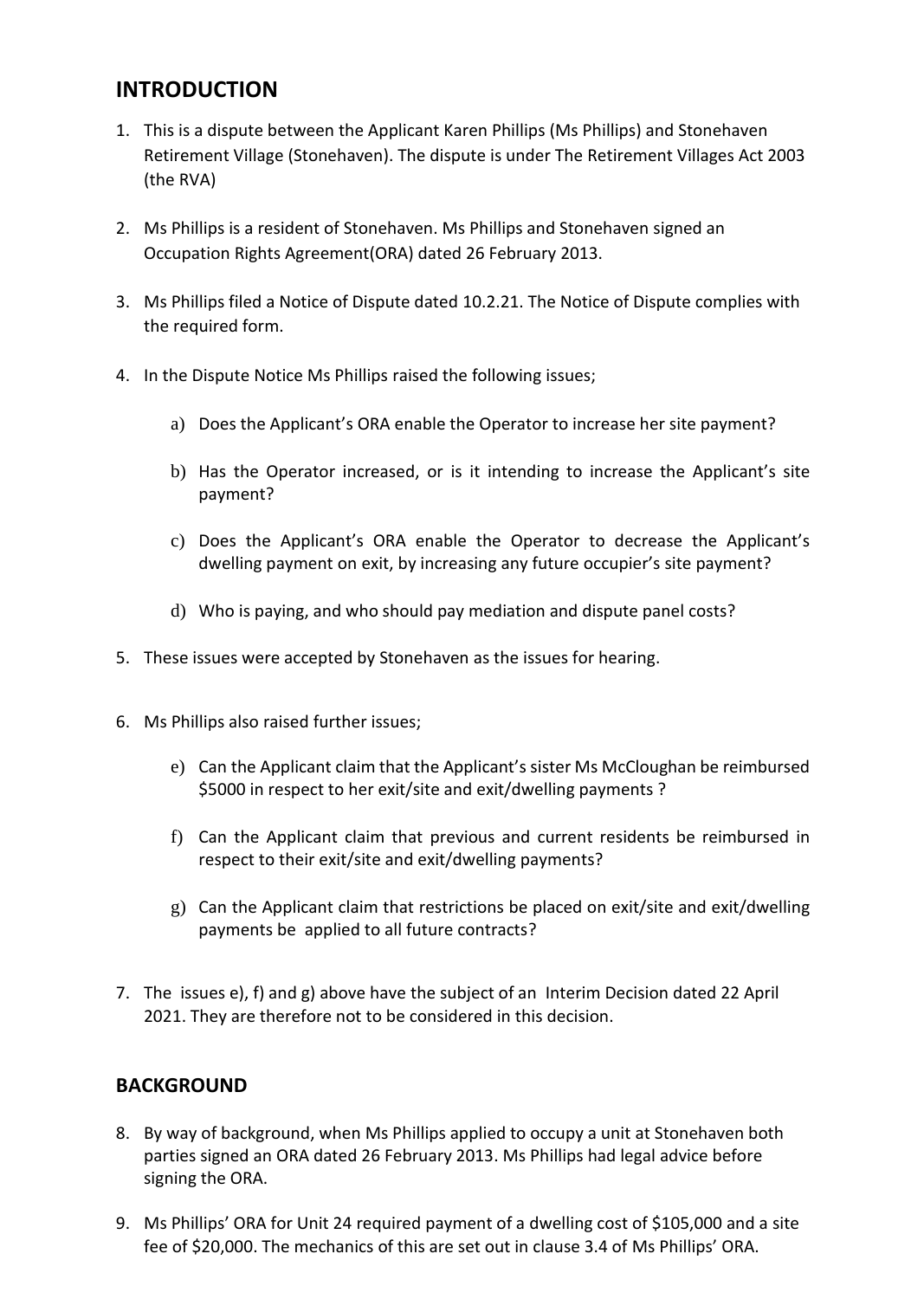- 10. If Ms Phillips chooses, or needs to terminate her occupation of Unit 24, or Stonehaven terminates it, then Stonehaven will generally find another occupier for the unit.
- 11. The new occupier will pay a site fee and dwelling fee according to the new occupier's ORA.

### **AGREEMENT ON HEARING**

12. Ms Phillips and Stonehaven agreed the Panel hearing would be "*on the papers*". Both parties subsequently filed Will Say statements and written submissions.

## **THE ISSUES FOR THIS HEARING**

### **ISSUE 1.**

# **Does the Applicant's ORA enable the Operator to increase Ms Phillips' site payment?**

## **The Facts**

- 13. The one-off site fee of \$20,000 was paid by Ms Phillips when the ORA was signed by both parties before her entry to Stonehaven.
- 14. Clause 5.24 of Ms Phillips' ORA defines a site payment as a payment; *"…. in exchange for the right to occupy the Residential Unit, to access the Community Facilities, and the right to receive the Exit Payment as set out in clause 3.4."*
- 15. Ms Phillips' ORA also refers to the amount of the site fee in clause 3.4 which sets out the site fee as \$20,000.

## **Ms Phillip's position**

16. Ms Phillips position is that she has lost trust in the Stonehaven trustees. She believes there have been or will be attempts to increase her site fee payment.

## **Stonehaven's position**

17. Stonehaven's position is that Ms Phillips paid the site fee on entrance to the Stonehaven, and no further payment can be requested from her pursuant to the ORA.

### **The Law**

- 18. The requirements in the RVA in respect to varying ORA's are set out in Schedule 2 of the Act.
- 19. At para 3(b) of the Schedule, it states that an ORA must include; "*whether the operator or resident can vary an occupation rights agreement and if so in what circumstances."*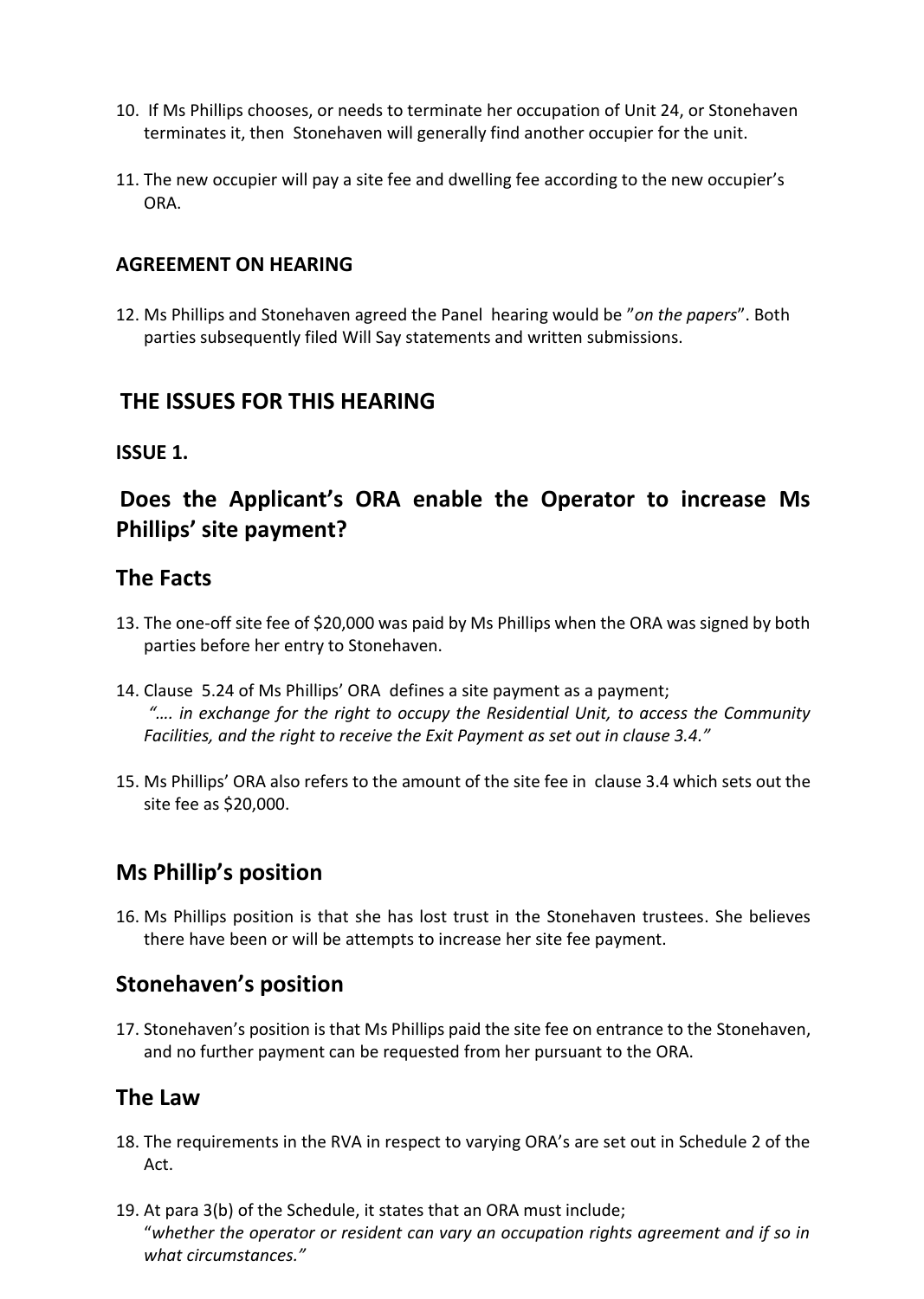- 20. There is no clause in Ms Phillips' ORA to suggest the site fee may be varied or increased except by mutual agreement.
- 21. In clause 3.4 of Ms Phillips' ORA, it states the site payment is \$20,000.00

## **Decision on Issue 1.**

22. The Panel's decision is that neither the law nor Ms Phillips' ORA enables Stonehaven to increase her site payment. Stonehaven accepts that position.

### **ISSUE 2.**

# **Has the Operator increased, or is the Operator intending to increase the Applicant's site payment?**

## **The Facts**

20.1 A letter dated 23 June 2016 to residents from Stonehaven, and signed by the Chairperson stated;

### *"Dear Resident,*

*The board would like to inform all Occupational Rights Resident's that the Site Payment,(Section 11 of your ORA agreement) has increased from \$20,000,00 to \$25,000.00….."*

20.2 A letter once again signed by the Chairperson followed on 3 July 2016 and stated;

"*Dear Resident,*

*Further to my letter of 23 June, I would like to clarify who this increase applies to. The increase from \$20,00.00 to \$25,000.00 will only apply to new residents entering into a new Occupational Right Agreement*

*Please accept my sincere apologies if my letter did not make this clear and please do not hesitate to ask any questions."*

20.3 Then again by way of letter dated 5 September 2019 Stonehaven's Chairperson advised all residents that;

*" The board would like to inform all (emphasis added) Occupational Rights Resident's that the Site Payment,(Section 11 of your ORA agreement) will now include the Capital Price Index for the year plus 2%.*

*The calculation for the year ending 31.3.2019 is CPI of 1.5% plus 2% which would be a total site fee of \$25,850.00."*

20.4 Anchorage Trustee Services (Stonehaven's Statutory Supervisors called Anchorage) responded by letter dated 7 October 2019 concluding;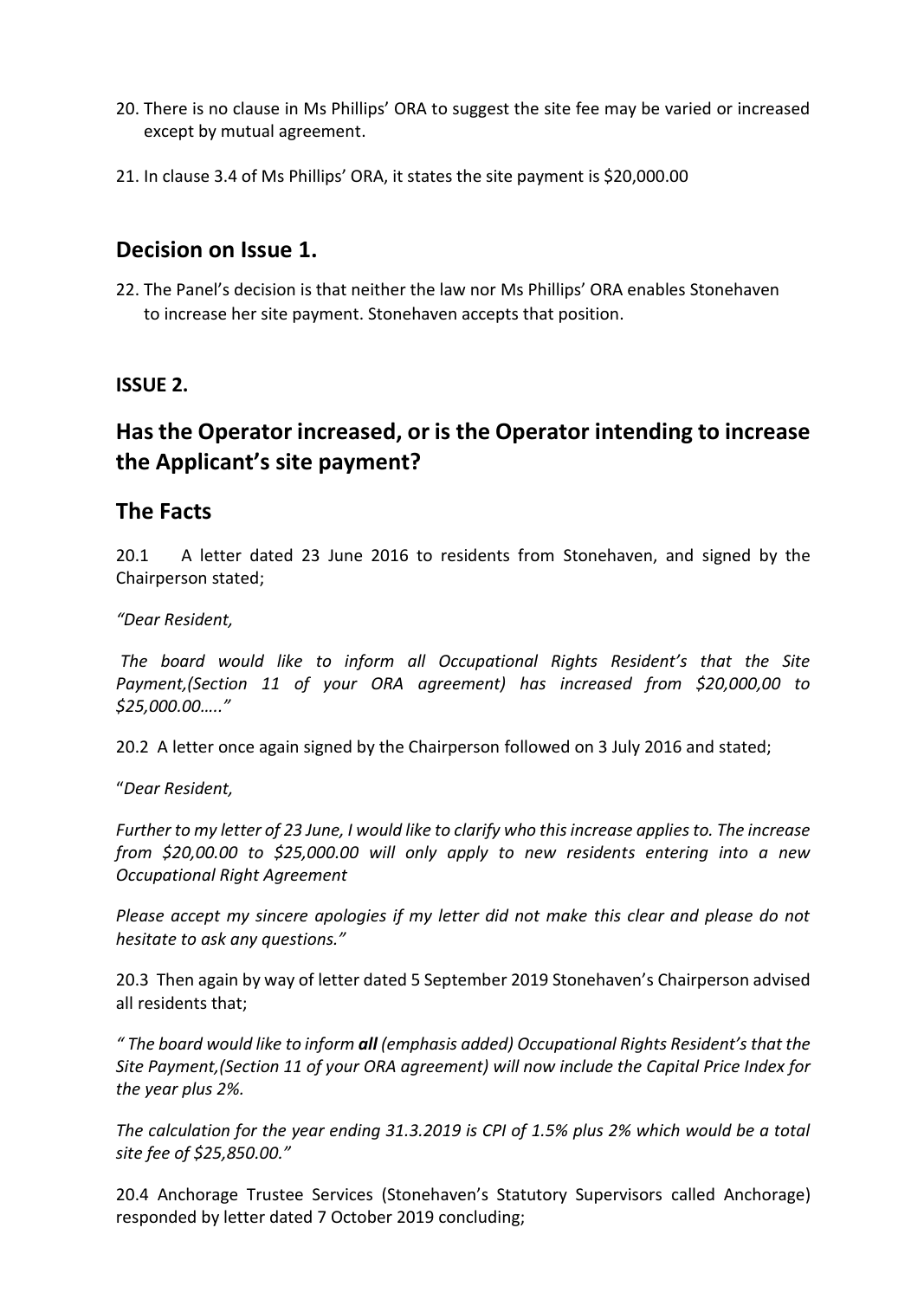*"6. As previously advised by the Operator the increase to the site fee only applies to new residents……….*

*7. Existing residents are entitled to and should rely on the terms of their respective Occupation Agreements………"*

20.5 An email from Anchorage to Stonehaven dated 22 October 2019 seemed to indicate agreement that the increase was not to apply to the earlier ORA residents who had a \$7000.00 or such as Ms Phillips a \$20,000.00 site fee.

20.6 The email states;

*"--Mike confirmed the site fee increase will only apply to new residents coming into the Stonehaven Village*

*--For existing residents the commercial terms are as per their respective occupation agreements*

*--It would be good if the Trust could clarify this with residents"*

### **Ms Phillip's position**

20.7 Ms Phillips' argument is Stonehaven have shown an intention to raise the site fee through it letters of 23 June 2016 and 5 September 2019 and would have followed through with the increase if not challenged by Anchorage, herself, and others.

20.8 The 2019 letter from Stonehaven to residents to increase the site fee came after an acknowledgment after the 2016 letter that an increase in Ms Phillips site fee was not possible under the terms of her ORA.

20.9 Ms Phillips has lost trust in the integrity of the Stonehaven trustees as to their future intentions, and hence she has filed the Dispute Notice to clarify the site fee and exit fee situation.

### **Stonehaven's position**

20.10 Stonehaven's position is that it has not and does not intend to raise Ms Phillips' site fee.

### **The Law**

- 20.11 The law is the same as for Issue 1, to say whether Stonehaven can or has, or intends to increase Ms Phillips' site fee.
- 20.12 The requirements in the Retirement Villages Act 2003(RVA) in respect to varying ORA's are set out in Schedule 2 of the Act.
- 20.13 At para 3(b) of the Schedule, it states that an ORA must include; "*whether the operator or resident can vary an occupation rights agreement and if so in what circumstances."*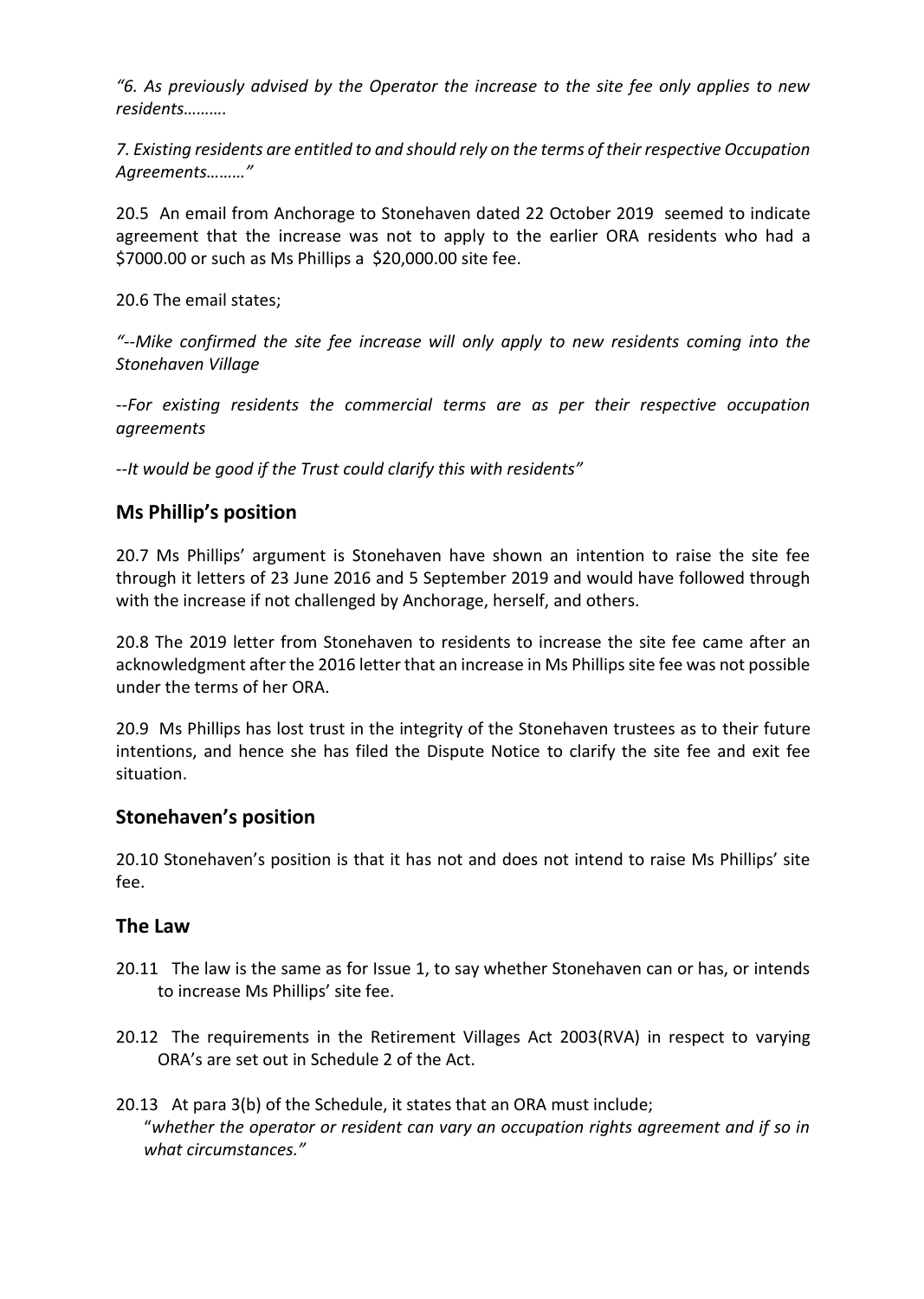## **Decision on Issue 2**

20.14 The Panel finds that it is reasonable for Ms Phillips to believe there was an intention shown by Stonehaven to raise the site fee by way of the letter to residents dated 23 June 2016.

20.15 Even after acknowledging the error of including the ORA's in Ms Phillips' 2013 era in the letter to residents in 2016, a similar letter was sent dated 5 September 2019.

20.16 The email from Anchorage Trust of 22 October 2019 confirms Stonehaven's stated intention to raise site fees for existing residents but confirms that Stonehaven has agreed site fees for existing residents (such as Ms Phillips) would not be increased.

20.17 There is no current evidence before the Panel that Stonehaven has raised or intends to raise the \$20,00.00 site fee payment already made by Ms Phillips.

20.18 The Panel finds accordingly that Stonehaven has not increased Ms Phillips site fee, and there is no current evidence to show it intends to do so.

## **ISSUE 3.**

# **Does the Applicant's ORA enable the Operator to decrease the Applicant's dwelling payment on exit, by increasing any future occupiers site payment?**

## **The Facts**

30.1 The issue of greatest concern to both the Applicant Ms Phillips and the Operator Stonehaven is whether there is capacity under Ms Phillips' ORA for Stonehaven to decrease the amount Ms Phillips would receive on exit, by increasing any future occupier's site payment.

30.2 If Stonehaven increases the site fee for the next occupier, then Ms Phillips will not receive the full capital gain, if there is any from her unit.

30.3 If the site fee is increased for a new occupier, a greater percentage of the dwelling and site fee cost of occupation to the next occupier of Ms Phillips' unit, will be the site fee.

30.4 The site fee is retained by Stonehaven, so less of the occupation price from the new occupier will be available as an exit payment for Ms Phillips.

30.5 The issue for the Panel is one of interpretation of Ms Phillips' ORA.

### **Ms Phillip's position**

- 30.6 Ms Phillips advises she chose to sign an ORA for Stonehaven rather than other retirement villages because of two factors which she states influenced her decision.
- 30.7 The first factor was that a reported slogan used to market Stonehaven was that the purchaser could keep any capital gain on sale of the unit.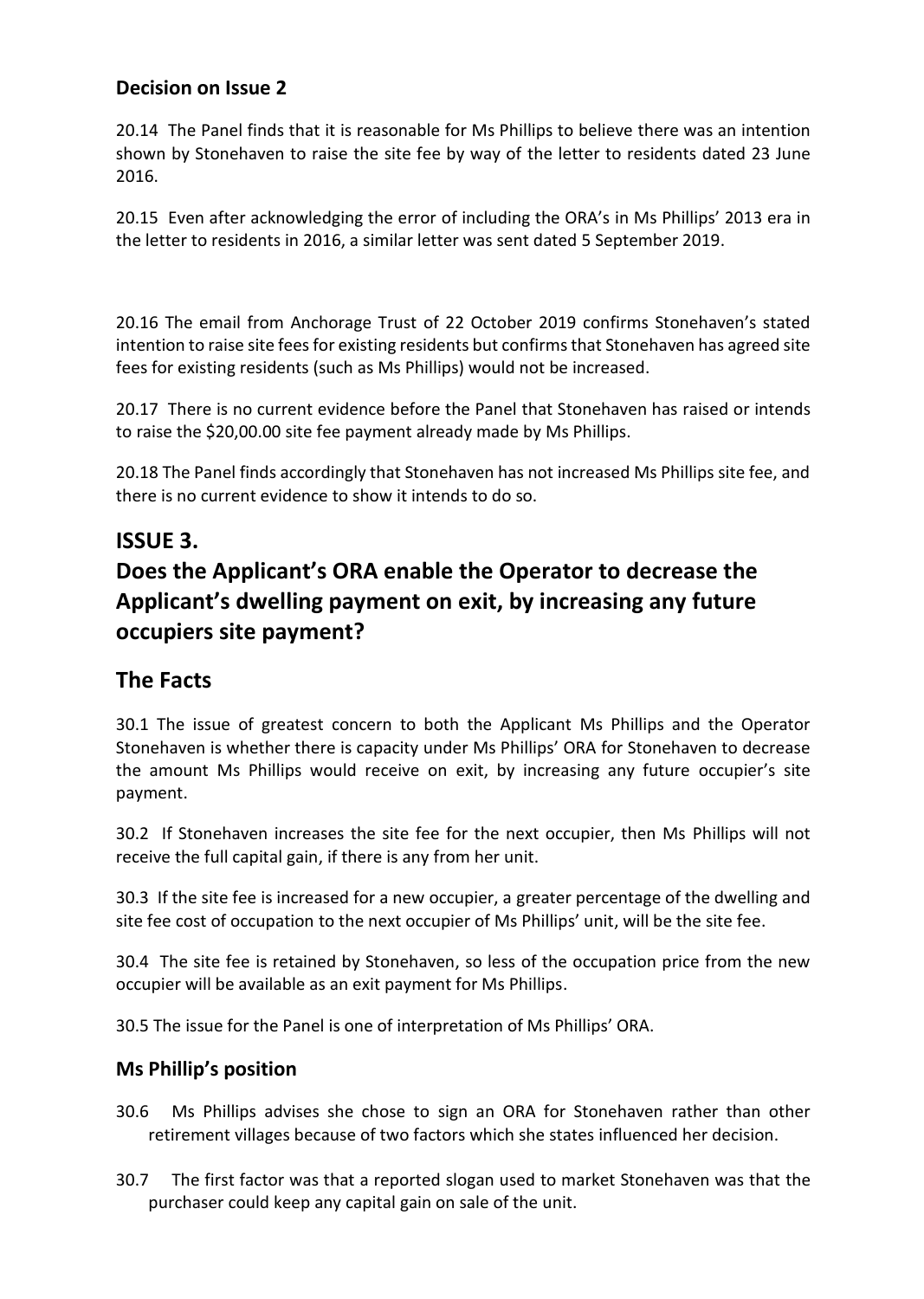- 30.8 The second factor was that on sale there was a guaranteed exit fee. Ms Phillips alleges she was promised by the then chairperson, the real estate agents who marketed the Unit, and the previous manager that Stonehaven would only retain \$20,000 from the actual occupation price as an exit payment.
- 30.9 On the Stonehaven website advertising occupation opportunities Ms Phillips gave an endorsement for Stonehaven which said;

#### "…. *but the exit price sealed the deal….*

*The cost of leaving is reasonable and finite(emphasis added) with the possibility of benefiting from capital gain……"*

The endorsement has since been revoked by Ms Phillips and removed by Stonehaven from its website.

- 30.10 Ms Phillips submits there is a conflict between the wording in the ORA and the Disclosure Statement about what exit payments can rightfully be charged.
- 30.11 Ms Phillips has provided evidence from the Statutory Supervisor which confirms Ms Phillips' own view that by increasing the site fee for any future occupier that automatically reduces the amount the present occupier receives on exit.
- 30.12 Ms Phillips submits the ORA does not clearly state that Stonehaven can increase the site fee to a new occupier, which will automatically reduce the sum paid to the current resident on exit.

## **Stonehaven's position**

- 30.13 Stonehaven's position is that when Ms Phillips signed the ORA and made payment she paid a site fee of \$20,000.00 to occupy the unit, use the land and amenities, and receive an exit payment.
- 30.14 Site fees are used to improve the assets and facilities. Ms Phillips should not expect to benefit from any increase in any asset except the dwelling. Stonehaven owns the land and facilities.
- 30.15 Stonehaven submits there is nothing in Ms Phillips's ORA which specifies what her exit payment will be, therefore Stonehaven can charge future occupiers whatever site fee it considers appropriate.
- 30.16 To enable Ms Phillips' ORA to restrict what site fee Stonehaven can charge future occupiers would reduce the financial viability of Stonehaven and would be contrary to the law of contract.
- 30.17 Ms Phillips' ORA is clear as to the exit payment, and Ms Phillips received compulsory legal advice before she signed the ORA.
- 30.18 If there is a conflict in wording between the ORA and the Disclosure Statement the ORA prevails as that is the contractual document between Ms Phillips and Stonehaven.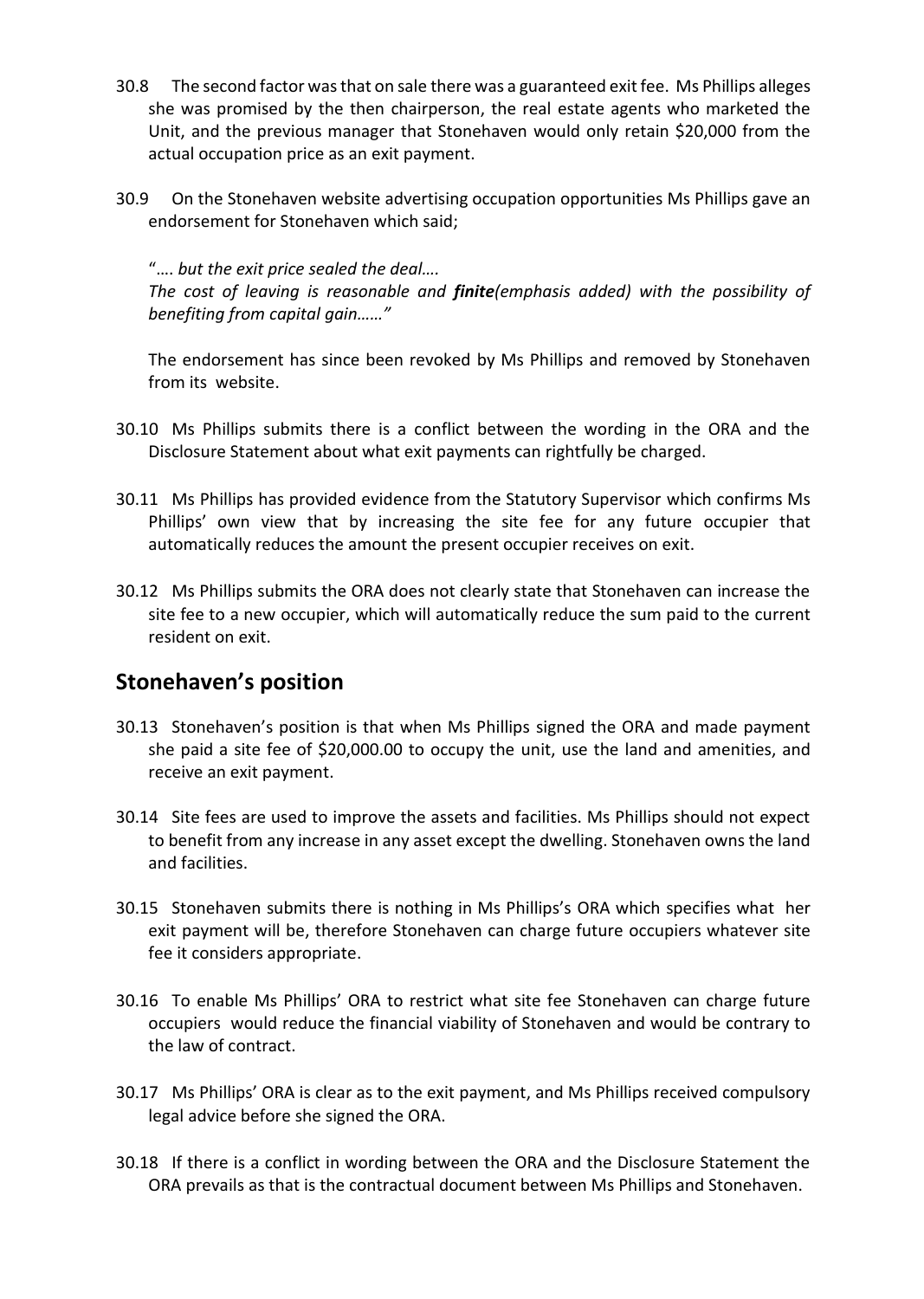- 30.19 It is not the Statutory Supervisor's role to interpret Ms Phillips' ORA.
- 30.20 The representations allegedly made to Ms Phillips about fixed site fee for the next occupier are contrary to the practice of Stonehaven.
- 30.21 Stonehaven seeks confirmation that the ORA is clear as to the fact Stonehaven has the sole right to set the site payment for new occupiers.

## **The Law**

30.22 Section 27 of the RVA sets out what must be in all ORAs and states;

#### **27 Occupation right agreements**

- (1) No person may make any other person an offer of occupation in a retirement village, or accept an offer by a person to become a resident in a retirement village, except in accordance with an occupation right agreement that contains, in a clear and unambiguous form,—
	- (a) provisions and information of the kind specified in Schedule 3; and
	- (b) any other provisions required to be specified in an occupation right agreement by this Act or regulations made under this Act; and ……
- 30.23 Schedule 3 is referred to in s 27 above and states;

#### **SCHEDULE THREE**

#### **CODE OF RESIDENTS' RIGHTS**

#### **STONEHAVEN RETIREMENT VILLAGE**

#### **CODE OF RESIDENTS' RIGHTS**

#### *Information*

2 You have the right to information relating to any matters affecting, or likely to affect, the terms or conditions of your residency.

#### *Right not to be exploited*

8 You have the right not to be exploited by the operator, the people who work at

the village, and the people who provide services at the village.

arrect, the terms of conduite<br>
Right<br>
212357.1.doc<br>
212357.1.doc<br>
212357.1.doc<br>
22357.1.doc<br>
22357.1.doc<br>
22357.1.doc<br>
22357.1.doc<br>
22357.1.doc<br>
22357.1.doc This of your<br>ht not to k<br>e exploited<br>wide service<br>RA are the<br>the exit pay<br>A defines 30.24 The relevant clauses in the ORA are those which define the site and exit payments,  $\frac{1}{4}$ and the process for calculating how the exit payment will be calculated.

30.25 Clause 5.24 of Ms Phillips' ORA defines a site payment as a payment;

*"…. in exchange for the right to occupy the Residential Unit, to access the Community Facilities, and the right to receive the Exit Payment as set out in clause 3.4."*

30.26 The exit payment is defined at clause 5.13 in the ORA, as set out in clause 3.14 to be paid following termination of the ORA .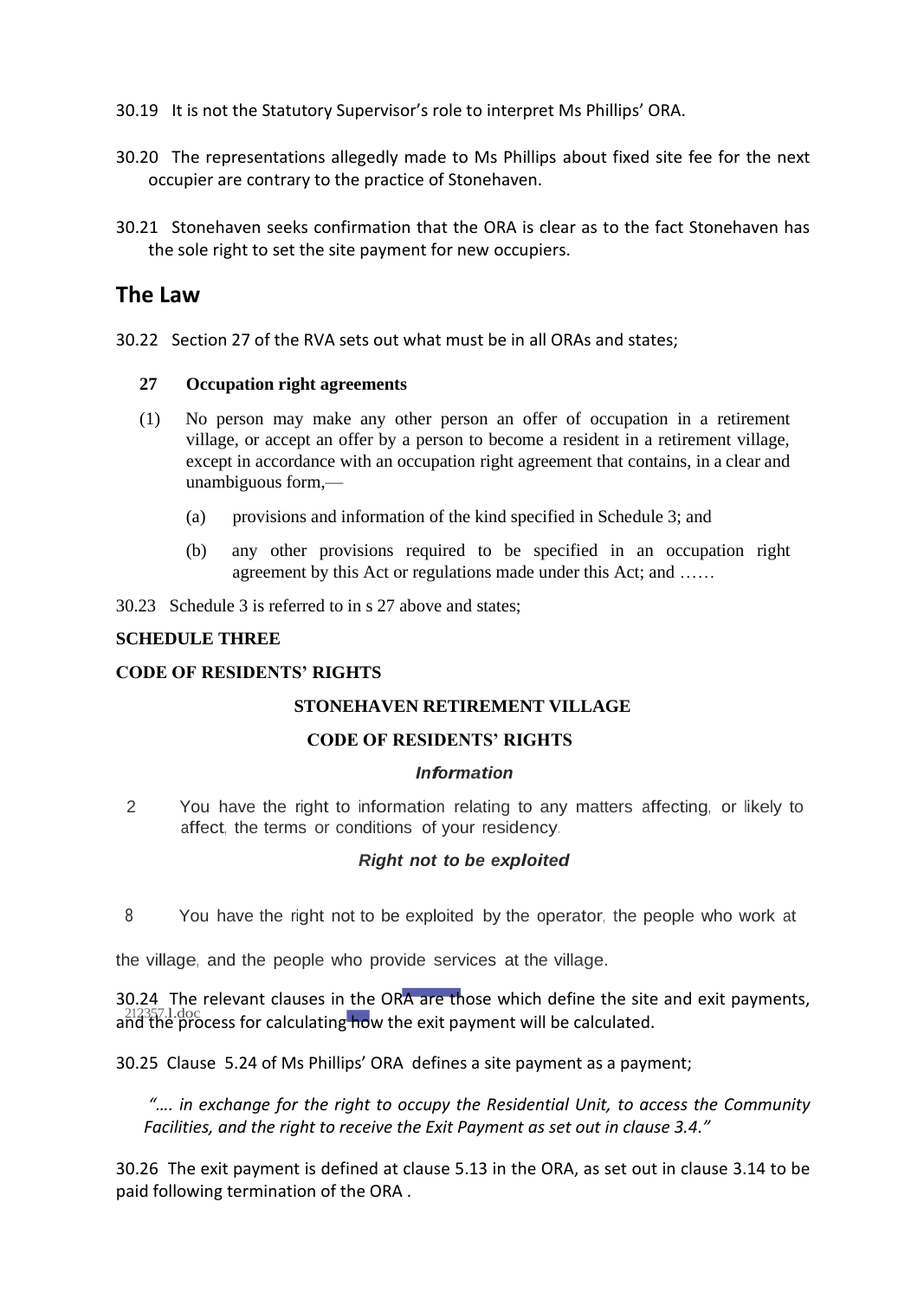#### 30.27 Clause 5.13 states:

*5.13 "Exit Payment" means the payment set out in clause 3.4 which we must pay you following termination of this Agreement."*

#### 30.28 Clause 5.13 refers to Clause 3.14. Clause 3.14 of the ORA states;

*On the Exit Payment Date (set out in clause 57), we will pay you the Exit Payment. The Exit Payment will be:*

*(a) The amount that we receive as the dwelling payment from the person who takes a new occupation right agreement for the Residential Unit ("the new resident") but will not include any part of the site payment that we may receive from the new resident);*

30.29 Clause 56 of the ORA refers to how the exit payment is calculated. Clause 56 of the ORA states;

#### *FINDING A NEW RESIDENT*

*56.1 Subject to clause 56.8 below, after the Termination Date we will take all reasonable steps to enter into a new occupation right agreement for the Residential Unit in a timely manner and for the best price reasonably obtainable. This will be with a new resident who is prepared to enter into an occupation right agreement on our then standard terms and conditions and who satisfies our normal criteria for entry into the Village ("the new resident"). We have absolute discretion in determining if those criteria have been met.*

*56.2….*

- *56.3 The Entry Payment to be payable by the new resident will comprise:*
- *a) a site payment of an amount that we determine is a fair charge to be made for a right to occupy <sup>a</sup> site within the Village, and*

 *(b) a dwelling payment of an amount agreed between us, you and the new resident as the market value of a right to occupy the Dwelling.*

*56.4……..*

*56.8……*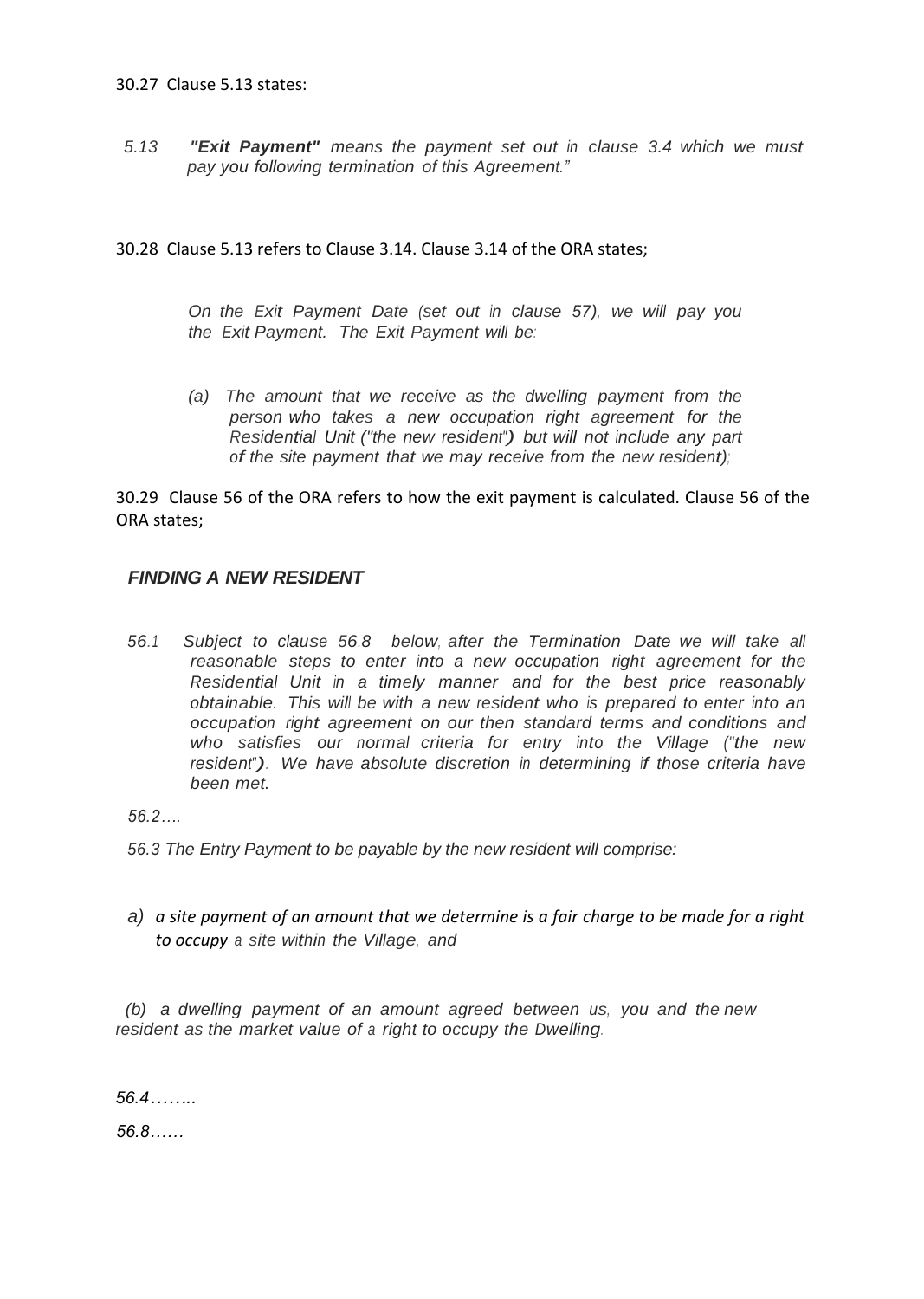30.30 Section 26 of the RVA is also relevant and states;

#### *Other restrictions on advertising*

#### **26 Operator must ensure that advertisements are not misleading or deceptive**

- (1) Before any advertisement for occupation rights in a retirement village is published, the operator and promoter of the village must take all practicable steps to ensure that the advertisement is not misleading or deceptive.
- (2) Subsection (1) does not affect the obligations of the operator or promoter under [the](http://legislation.govt.nz/pdflink.aspx?id=DLM96438)  [Fair Trading](http://legislation.govt.nz/pdflink.aspx?id=DLM96438) Act 1986.
- 30.31 Finally section 69 of the RVA gives certain powers to the Panel. It states;

#### **69 Powers of disputes panel**

- (1) A disputes panel may—
	- (a) amend an occupation right agreement so that it complies with any applicable code of practice or section 27(1); or
	- (b) order any party to comply with its obligations under an occupation rights agreement or the code of practice, or to give effect to a right referred to in the code of residents' rights; or
	- (c) in the case of a dispute with the operator concerning the liability for, or payment of, any monetary amount, order the operator or, as the case may be, the resident to pay or refund all or part of the amount in dispute; or ……

### **Analysis**

30.32 The Panel needs to decide if Ms Phillips' ORA enables Stonehaven to effectively decrease her exit payment, by increasing the site fee for any new occupier of Ms Phillips' unit.

30.33 To make its decision the Panel needs to refer to specific sections of the RVA and the ORA

30.34 Firstly the purpose of the RVA is set out in section 3 of the Act. It states;

#### **Purpose**

The purpose of this Act is—

- (a) to protect the interests of residents and intending residents of retirement villages:
- (b) to enable the development of retirement villages under a legal frame- work readily understandable by residents, intending residents, and operators:
- (c) for the purposes in paragraphs (a) and  $(b)$ ,—
	- (i) to promote understanding of the financial and occupancy interests of residents and intending residents of retirement villages:
	- $(ii)$  ……..:
	- (iii) ……...: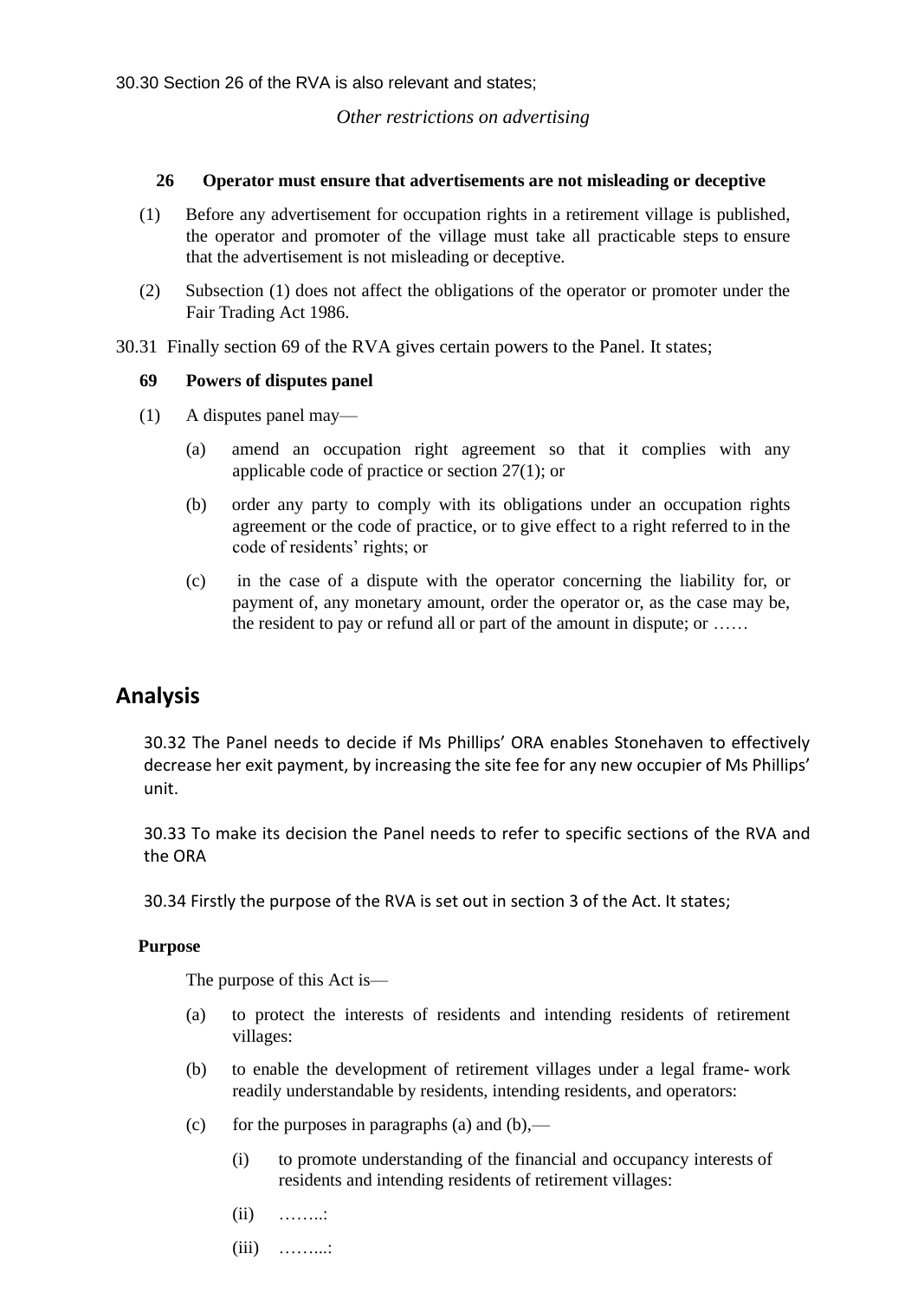- (iv) ………
- (v) to provide an environment of security and protection of rights for residents of retirement villages:
- (vi) ………

30.35 In summary one of the purposes of the RVA is to protect the interests of residents and inform and assist understanding by residents of their interests in respect to financial aspects of residency.

30.36 That would put emphasis on whether Ms Phillips' ORA was clear as to the ability of Stonehaven as Operator to raise the site fee for any subsequent occupier of her unit, and hence reduce the amount Ms Phillips would receive as an exit payment from the dwelling.

30.37 The relevant clause of the ORA as to the exit payment is clause 3.4 which states;

*On the Exit Payment Date (set out in clause 57), we will pay you the Exit Payment. The Exit Payment will be:*

*(a) The amount that we receive as the dwelling payment from the person who takes a new occupation right agreement for the Residential Unit ("the new resident") but will not include any part of the site payment that we may receive from the new resident);*

30.38 Clause 3.4 is clear as far as it goes. The question is does clause 3.4 go as far as it should to meet the purposes of s 3 of the RVA?

30.39 The debate in Hansard in 2003 at the time of the passing of the RVA records a clear understanding that the occupier of a unit would not have any ownership interest in the land. That was the balance agreed between operators and residents.

30.40 However another purpose of the RVA was to protect retirement village residents as recorded in Hansard by the Minister when she said:

*" What is so good about this legislation is that all the information is explained in plain*  language upfront, so that right at the very outset people know they are not buying *property that they can sell. They will know what monies will be deducted from their (her)investment should they (she) leave the retirement village…..".[ Hon L Dalziel Associate Minister of Justice]*

30.41 The question for the Panel is therefore whether the language and information in Ms Phillips' ORA does provide sufficient information for Ms Phillips to "*know what monies will be deducted from their(her) investment should they(she) leave the retirement village"*

30.42 It is noted that compulsory legal advice was given to Ms Phillips about the terms of the ORA. The details of that advice are unknown except for the solicitor's certificate that states;

- "(*a) I explained to KAREN MARGARET PHILLIPS the general effect of the attached agreement and its implications before he or she signed the agreement; and*
- *(b) I gave the explanation in a manner and in language that was appropriate to the age and understanding of KAREN MARGARET PHILLIPS***."**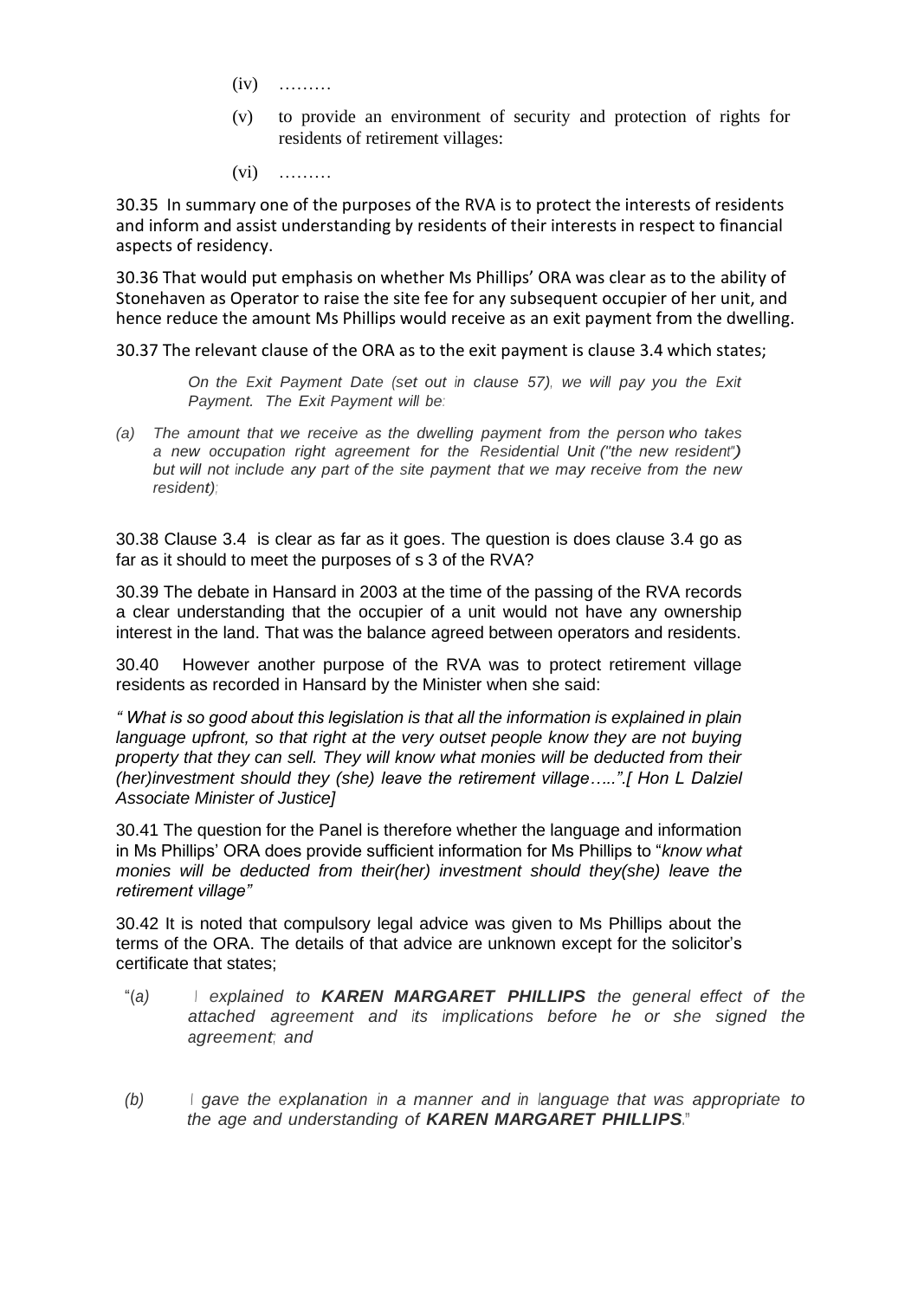30.43 Clause 56 ot Ms Phillips ORA details the process that Stonehaven may take in finding a new occupier. At clause 56(3) it outlines how the entry payment for the new occupier is calculated and states;

56.3 *The Entry Payment to be payable by the new resident will comprise:*

*(a) a site payment of an amount that we determine is a fair charge to be made for a right to occupy <sup>a</sup> site within the Village, and*

 *(b) a dwelling payment of an amount agreed between us, you and the new resident as the market value of a right to occupy the Dwelling.*

30.44 The above clause does not clarify that once a value is established for the unit that value which is a finite amount, is divided between site fee and dwelling fee.

30.45 Accordingly if the amount charged for the new site fee, is increased then correspondingly the dwelling fee decreases.

30.46 There are certainly protections on exit in that the prior resident receives legal advice on the exit sum, but frankly by then it is likely to be too late to renegotiate, because of age or deteriorating health, death, or other factors.

30.47 Ms Phillips received legal advice on her ORA before signing the same, but clearly had not understood the exit payment at clause 56 of the ORA, as her subsequent endorsement on the Stonehaven website marketing the Village stated;

"…. *but the exit price sealed the deal….*

*The cost of leaving is reasonable and finite (emphasis added) with the possibility of benefiting from capital gain……"*

30.48 If Stonehaven did not consider the endorsement to be correct then it had an obligation to correct or remove Ms Phillips' endorsement under s 26 RVA which states;

#### **26 Operator must ensure that advertisements are not misleading or deceptive**

(1) Before any advertisement for occupation rights in a retirement village is published, the operator and promoter of the village must take all practicable steps to ensure that the advertisement is not misleading or deceptive.

### **The Decision**

- 30.49The Panel finds that the detail and placing of the information in respect to the exit payment in Ms Phillips' ORA is insufficient.
- 30.50 The Panel's finding is that for transparency and to comply with the RVA, particularly Schedule 3, clause 3.4 of the ORA should have included an explanation after the current clause.
- 30.51 The Panel finds that the use of the endorsement by Ms Phillips on the Stonehaven website encouraging application for occupation of units, is in breach of s 26 RVA, which places obligations on Stonehaven to advertise accurately on all aspects including the amount of exit fees.
- 30.52 The Panel finds that pursuant to the Code of Residents' Rights number 2 as to provision of information on matters affecting terms or conditions of residency, Ms Phillips was not provided with sufficient information on the exit payment.
- 30.53 Further in respect to the Code of Residents' Right number 8 the Panel finds that Ms Phillips has been "*exploited"* by Stonehaven by not explaining in clear concise language in the ORA that the exit payment to Ms Phillips may be reduced by the amount that the site fee for the next occupier is increased.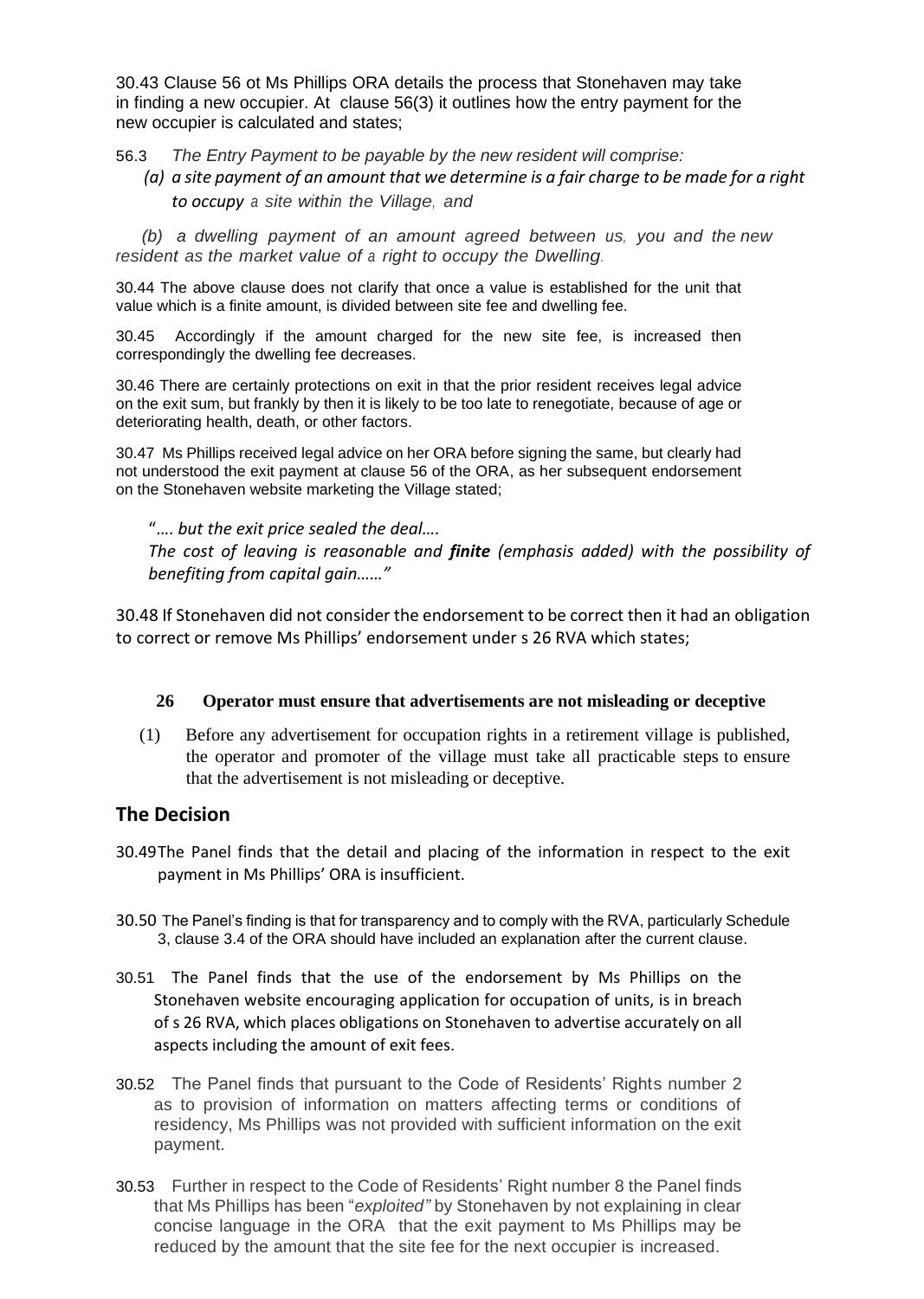30.54 Accordingly pursuant to s 69 (b) of the RVA the Panel directs that Stonehaven complies with its obligations under the RVA,ORA and Code of Residents Rights and does not make a deduction from any exit payment to Ms Phillips, for any increase in the site payment for any new occupier for her unit.

## **Issue 4**

## **Who is paying, and who should pay mediation and dispute panel costs?**

## **The Facts**

40.1 Section 74 of the RVA sets out that the operator is liable for the costs of the Panel.

## **Ms Phillip's position**

40.2 Ms Phillips accepts that Stonehaven is responsible for the costs of the Panel but states that in fact the residents are paying because they are the only source of funds for Stonehaven.

## **Stonehaven's position**

40.3 Stonehaven accepts it is liable for the Panel's costs.

## **The Law**

40.4 S 74 of the RVA states;

### **74 Costs on dispute resolution**

(1) The operator that appoints a disputes panel is responsible for meeting all the costs incurred by the disputes panel in conducting a dispute resolution, whether or not the operator is a party to the dispute.

## **Decision on Issue 4**

40.5 The Panel costs are required to be met by Stonehaven. The Panel has no authority to require which resources are used by Stonehaven to make the payment.

# **Party Costs**

50.1 It is noted both parties agreed to a hearing "*on the papers"* to reduce costs.

50.2 Ms Phillips has not been legally represented in this matter. It is noted that Stonehaven staff have assisted in providing material directly to and from Ms Phillips.

## **Decision on Costs**

50.3 Accordingly there is no grant in respect to party costs.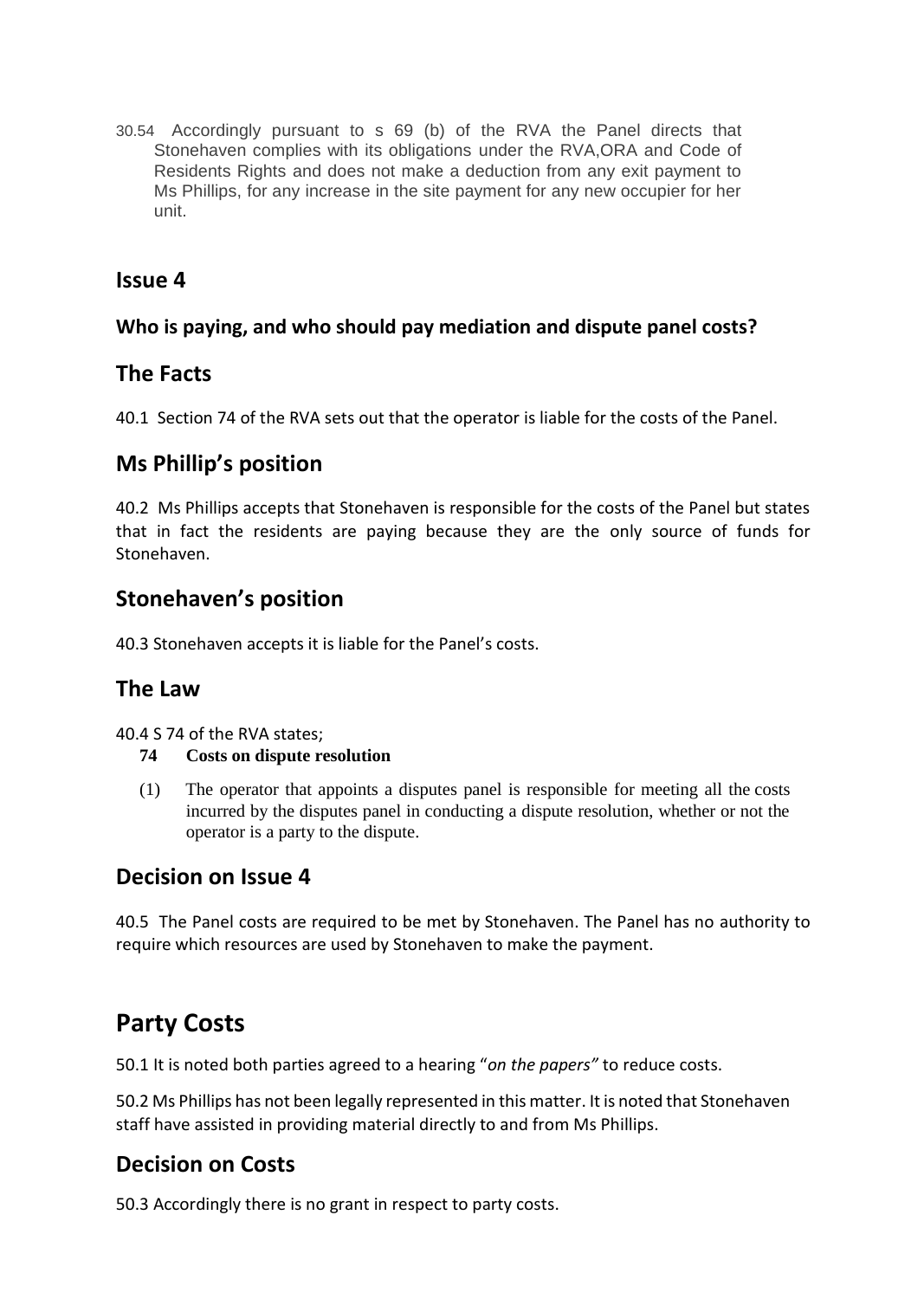$\sqrt{2}$ 

Panel Member Date: 21 June 2021.